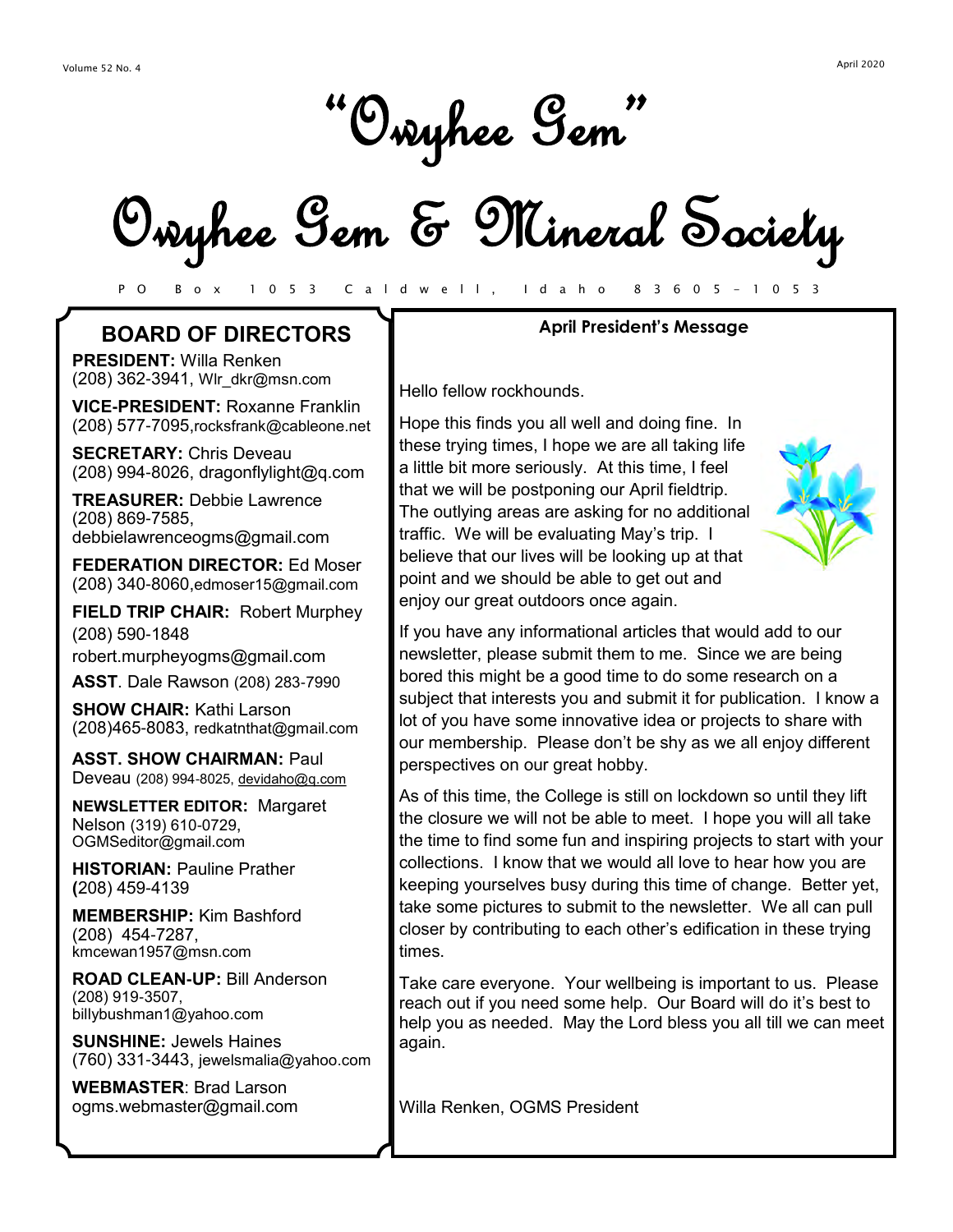# Volume 52 No. 4 P a g e 2

# *OGMS 2020 Field Trips*

*March 21st:* \* Bruneau Wood Pile for Petrified Wood and Pine Cones. Meet at Walter's Ferry (across Snake River @ boat landing). Tools for digging down into hard pack and a sieve for finding small fossils suggested.

*April 18th:* \* Big Egg Claim for Thunder Eggs. Meet at Gem Stop (Hwy 55&95).

*May 23rd:* \*(morning) Rockville OR, for Leaf Fossils / (afternoon) Maple Ridge, for Petrified Wood. Meet at Gem Stop (Hwy 55&95).

*June 5th- 7th*: **\*\*\***Texas Springs, NV for Pink Limb Casts. (Please attend May monthly club meeting for more details)

*June 19-21st:* **\*\*\***McDermit NV, for Varity of Agate, Jasper and Pet Wood. (Please attend June monthly club meeting for more details)

*July 18th:* **\*\***(morning) Pink Plume for plume agate, (afternoon) Haystack Bute for Red Jasper. Meet Owyhee Junction (Hwy 201 & Owyhee Ave)

*Aug 22nd:* **\*\***Wagon Town for Bog Wood, Meet at Gem Stop (Hwy 55&95).

*Sept 19th:* \*Blue Egg Claim for Blue Opal Thunder Eggs. Meet in Homedale, ID City Park with Tank (just east of four corners).

**Oct 24th:** \*Graveyard Point for agate and Jasper. Meet at Gem Stop (Hwy 55&95).

**\*(meet @ 8am – leave @ 8:30) \*\*(meet @ 7am – leave @ 7:30) \*\*\* (Overnight Trip)**

*For further information, Contact Robert (208)590-1848 or Dale (208)283-7990*

### **ALL FIELD TRIPS ARE SUBJECT TO CHANGE DEPENDING ON THE WEATHER AND ROAD CONDITIONS.**

 **Go online to** <http://www.owyheerocks.com/>**and check the most recent newsletter for trip updates.**

#### **USEFUL ITEMS TO BRING ON YOUR TRIP**

Buckets, Shovels, Rock Hammer, Pick (Large and Small one), Sieve, Gloves, Spray Bottle for Water, Small Scrub Brush, Knee Pad's, Magnifier, Plenty of Drinking Water, Food, Appropriate Clothing, Protective Eyewear, Sun Protection, Day Pack or Back Pack, Umbrella, Pry Bar, Tick Spray. Shovel and fire extinguisher to put out any fires that may start.

> **For Field Trip Information,** contact Robert Murphey (208) 590-1848 or Dale Rawson (208) 283-7990

Trips can last most of the day. Generally, a High-Clearance vehicle and sometimes 4WD or an ATV is required. **Remember, when you are finished, fill in all holes that are dug at the Site.**

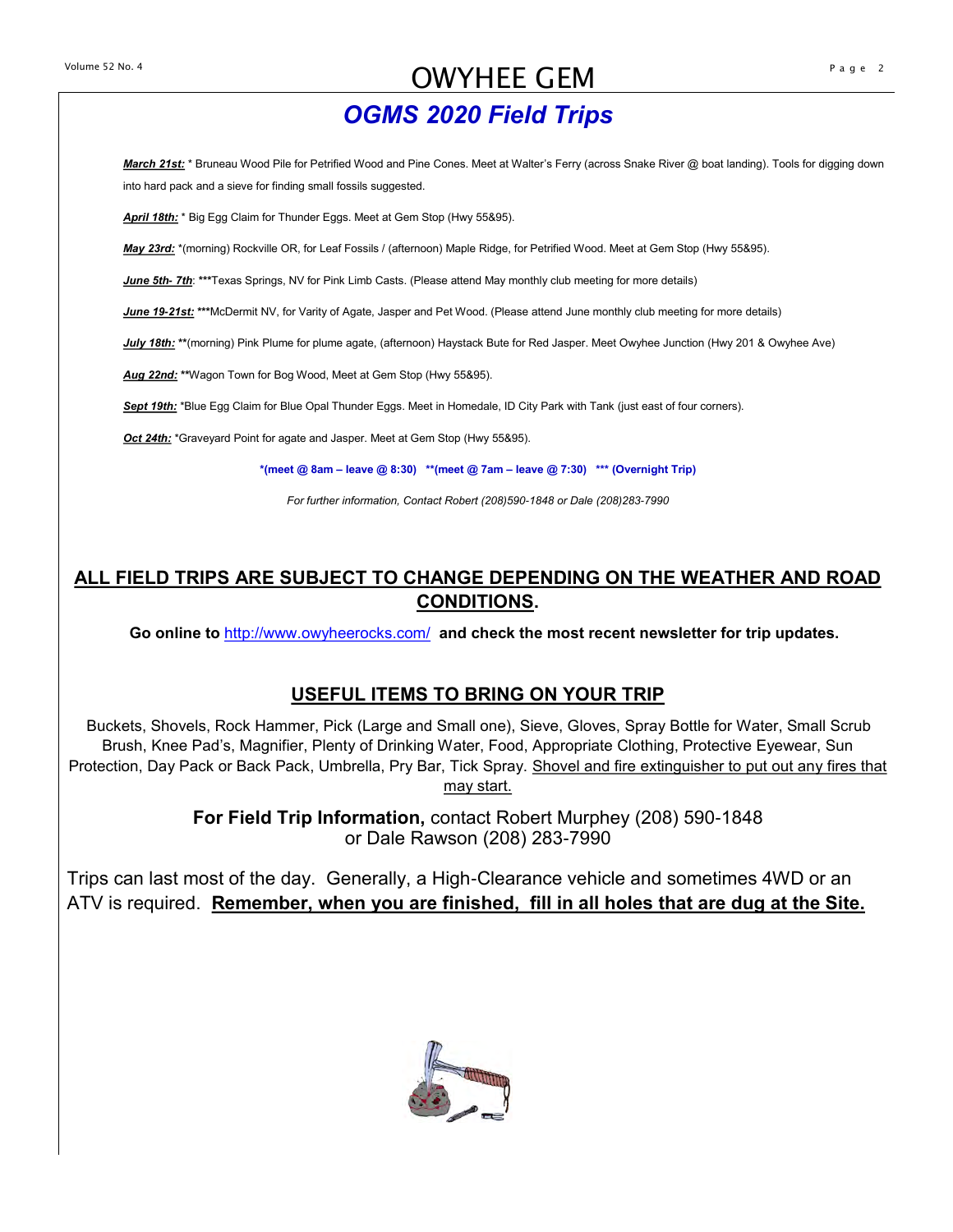# Volume 52 No. 4 P a g e  $\sim 3$



\* some images in the newsletter are from "Art Explosion 800,000 Premium-Quality Graphics" by Nova, a library purchased by the club and may be subject to copyright.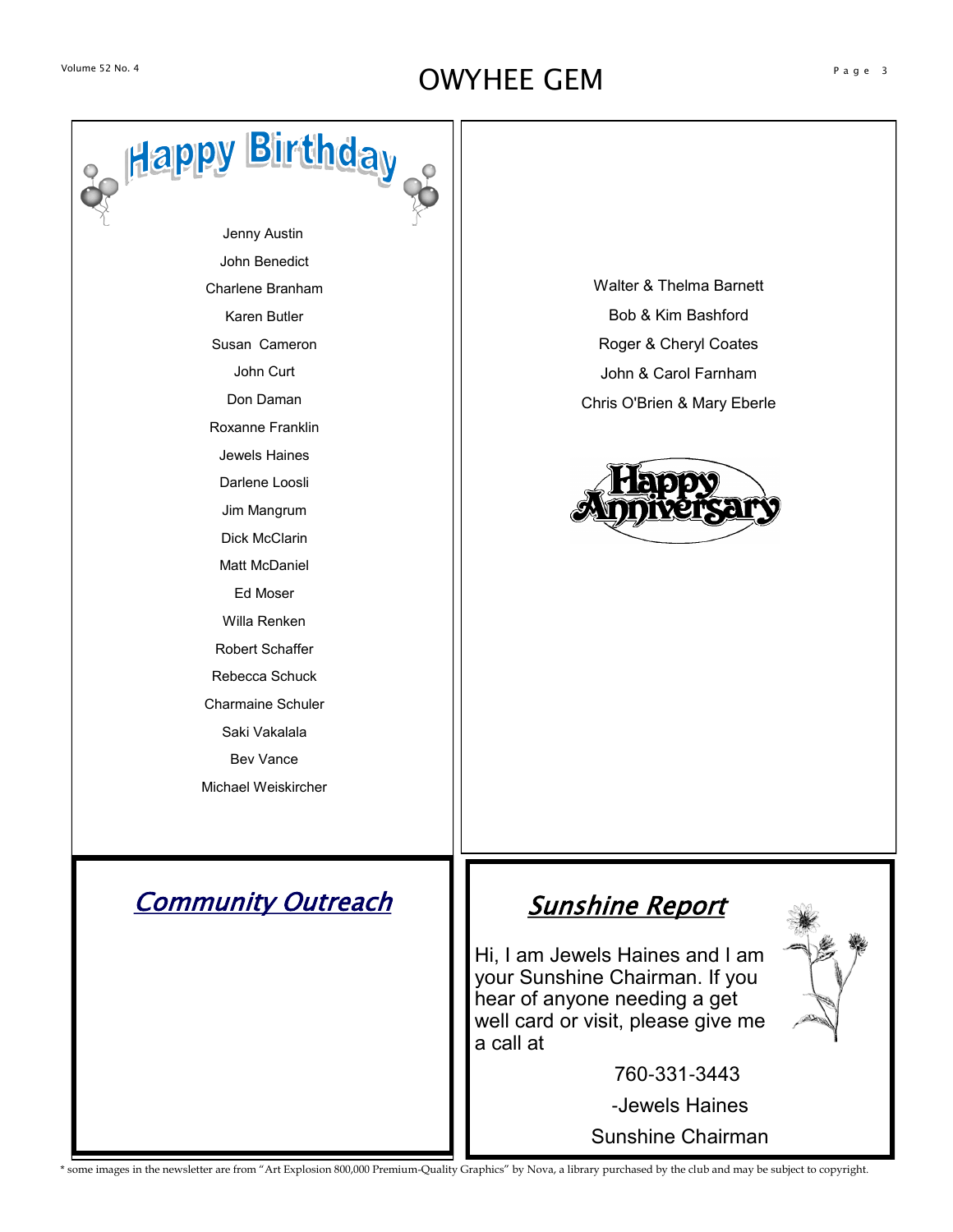# $OWYHEE GEM$



#### **Stone from Arizona Stone from Australia**

 **Anderson Mine -Agate Noreena Brenda -Agate & Jasper Mookite Burro Creek -Pastelite & Agate**

**Stone from Idaho & Oregon Amethyst from Uruguay Owyhee Picture Jasper** Slabs & Rough Rock  **Green Moss Agate Hammers/Tools/ /Gold Pans Tumbled Stones Brazilian Agate** 

**Located at US 95 & Homedale Road 26736 Homedale Road, Wilder, Idaho Phone (208) 861-8229 or Text: (208) 258-4250**

> **rivervu1@msn.com Open Saturday 9:00am—2:00pm April—October**

#### **Show Chair**

#### **Thoughts for Silent Auction**

As you go out hunting rocks, please keep in mind our yearly show's Silent Auction!!

If you find a nice sample for our auction, place it in a bucket and label the bucket "OGMS".

By the end of the year, your bucket could be full of great rocks and ready to donate for our show.

It is amazing how just a few rocks can add up if every "rockhound" contributes!

Kathi Larson, Show Chair

# **STRINGER'S GEM SHOP**

**Idaho Opals Picture Jaspers & Plume Agate Rough Rock and Slabs Bolos & Buckles Bookends & Specimens Tumblers & Equipment**

## **WHITE'S METAL DETECTORS**

**W.A. (Bill) Stringer** 1812 West Orchard Nampa, Idaho 83651

1 Mile South of Karcher Mall **(208) 466-5169 M-F 1:30-5:30 pm**

Other Hours By Appointment

# **FOR SALE**

**30 year collection** of cabochons, slabs, tumbled and world wide specimens. Over 25 years at Quartzite, several dozen field trips in California, Nevada, Arizona, Oregon and Utah. Wholesale prices.

Call Dale Brown—Nampa for appointment 208-466-9608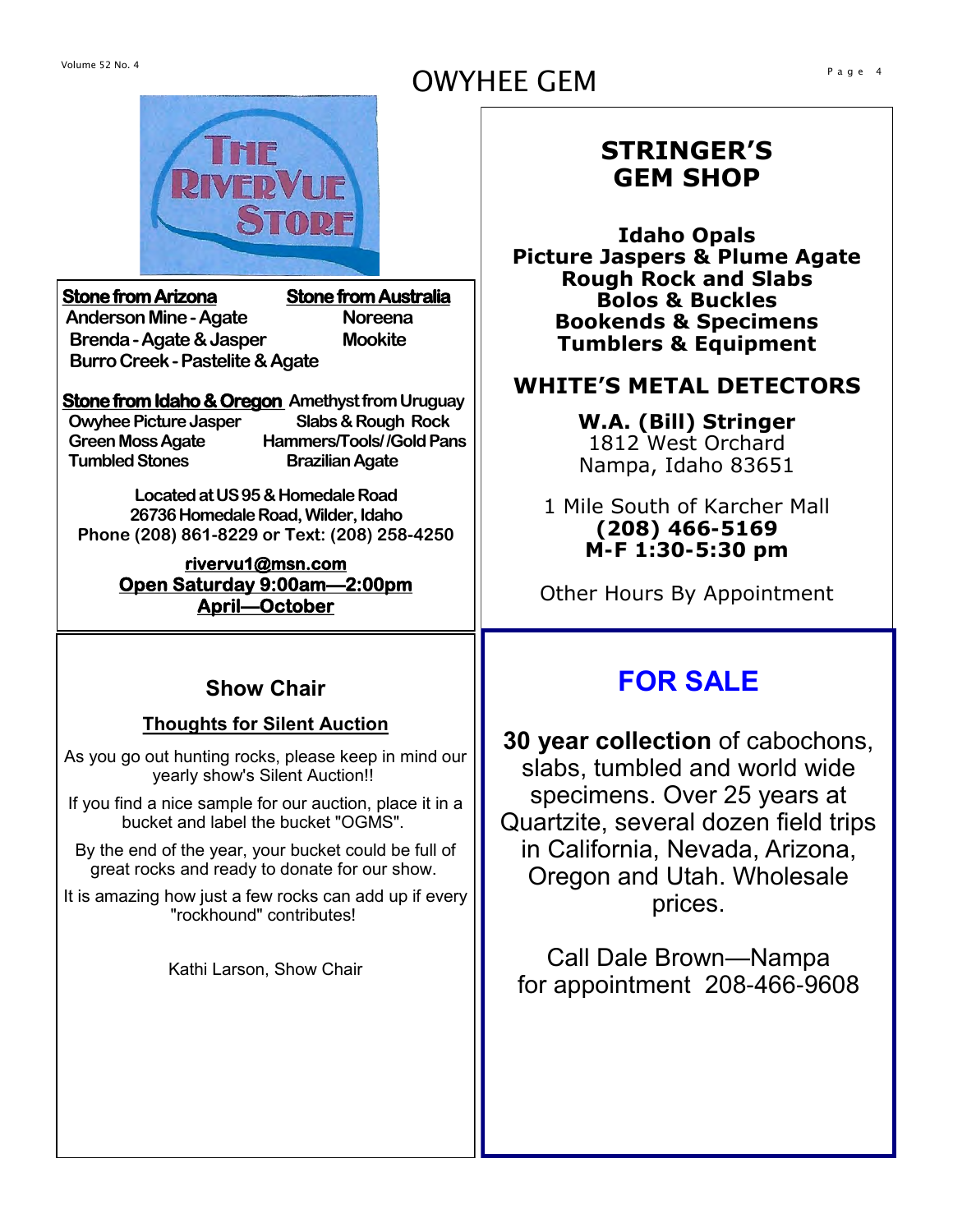# Volume 52 No. 4 P a g e  $\sim 5$

# **VICE PRESIDENT'S CORNER**

#### **Leave a Rock Take a Rock**

If you have lucked out and found some nice rock bring one to our meeting. You can leave the rock on the table and anyone who brings one can take a rock. At the end of the meeting if your rock is still there take it home with you. If everyone brings something to trade each month we can have the benefit of others' successful trips.

Hello Everyone;

My husband and I went out to the club's 'Pink Plume Claim' just before Oregon closed down. We had more fun!

It started off with finding that the windmill is gone. There is a solar panel there now which you can't see unless you drive on up and check it out which we did cuz we were looking for the windmill! Turning around to go back to our road we turned off to soon! We knew it was wrong but decided to have a look see. We went to the end of the road perhaps 1/4 of a mile and started our hunt. After hiking around for about an hour we decided it was a waste of time and went on to the claim. It was the best trip we've had on the claim. Bill and I agreed we would only take home the best of what we found (easier said than done)! We did toss some in the end because we kept finding better. We had full buckets before I was ready to quit though. So Bill set on the edge of a ravine (soaking up the sun) with our full buckets and watched me as I worked my way across and down filling my backpack. The hike back to the truck was a doozy! We found lots of plume agate and some very pretty jasper. We enjoyed that great feeling of a productive and fun trip all the way home.

Like most of you, I didn't really need more rocks to keep me busy but I had more fun washing those rocks and sorting them! Bill is working from home so life is a bit different for both of us but having my rock hobby gives me something to do while we are mostly in seclusion. We will get out and exercise but stay close to home and maintain the recommended social distancing. Besides washing and sorting rocks we plan on walking and biking when weather permits.

Take care everyone I look forward to when we can meet again.

Roxanne Franklin, OGMS Vice-President

# **Orma J. Smith Museum of**

# **Natural History**

The Orma J. Smith Museum of Natural History features specimens representing the Biology and Geology of SW Idaho, SE Oregon, and northern Nevada. The focal point of the museum is the Evans Gem and Mineral Collections.

The Museum is open to all visitors: Monday-Friday from 1-5 pm, and the first Saturday of every month from 8-5.

The Museum is located in the basement of Boone Hall on the College of Idaho campus. Visit the Museum website at www. collegeofIdaho.edu/cultural-institutions/orma-jsmith-museum-natural-history to learn more.

# *Federation Director*

Please save the postage STAMPS for cancer research and bring to this months meeting. Remember to *cut ½ inch all the way around the stamp*. Thanks to all for your help. It helps others and it might just help someone you know.

> Ed Moser *Federation Director* (208) 340-8060, edmoser15@gmail.com



\* some images in the newsletter are from "Art Explosion 800,000 Premium-Quality Graphics" by Nova, a library purchased by the club and may be subject to copyright.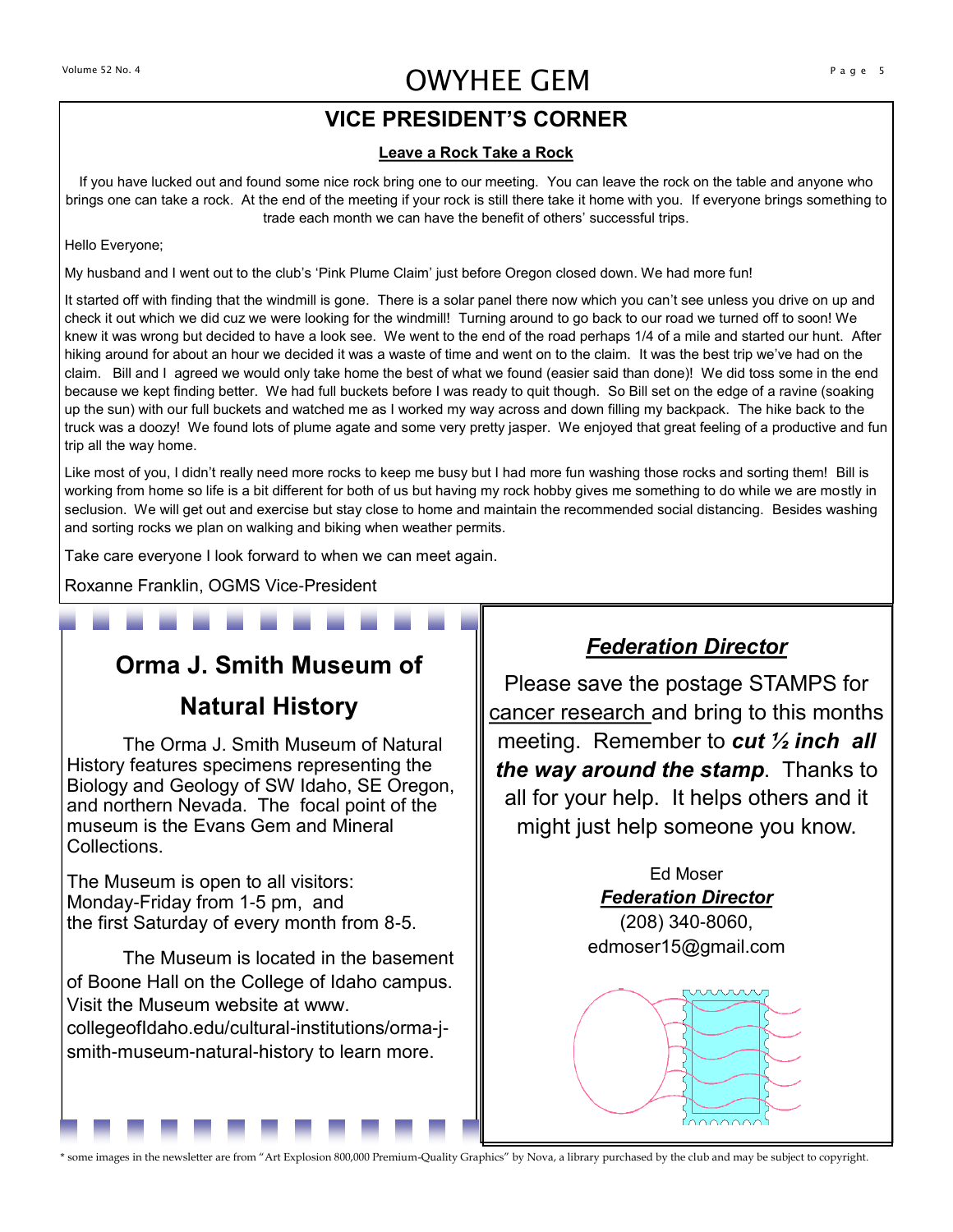# Volume 52 No. 4 **OWYHEE GEM**



#### **OWYHEE GEM & MINERAL SOCIETY - Board Meeting Minutes**

No board meeting in March due to library being closed to prevent spread of the virus.

#### The American Federation of Mineralogical Societies Code of Ethics

- I will respect both private and public property and will do no collecting on privately owned land without permission from the owner.
- I will keep informed on all laws, regulations or rules governing collecting on public lands and will observe them.
- I will, to the best of my ability, ascertain the boundary lines of property on which I plan to collect.
- I will use no firearms or blasting material in collecting areas.
- I will cause no willful damage to property of any kind such as fences, signs, buildings, etc.
- I will leave all gates as found.
- I will build fires only in designated or safe places and will be certain they are completely extinguished before leaving the area.
- I will discard no burning material matches, cigarettes, etc.
- I will fill all excavation holes before I leave the area.
- I will not contaminate wells, creeks, or other water supplies.
- I will cause no willful damage to collecting material and will take home only what I can reasonably use.
- I will practice conservation and undertake to utilize fully and well the materials I have collected and will recycle my surplus for the pleasure and benefit of others.
- I will support the rockhound project H.E.L.P. (Help Eliminate Litter Please) and will leave all collecting areas devoid of litter, regardless of how found.
- I will cooperate with field-trip leaders and those in designated authority in all collecting areas.
- I will report to my club or federation officers, Bureau of Land Management or other authorities, any deposit of petrified wood or other materials on public lands which should be protected for the enjoyment of future generations for public educational and scientific purposes.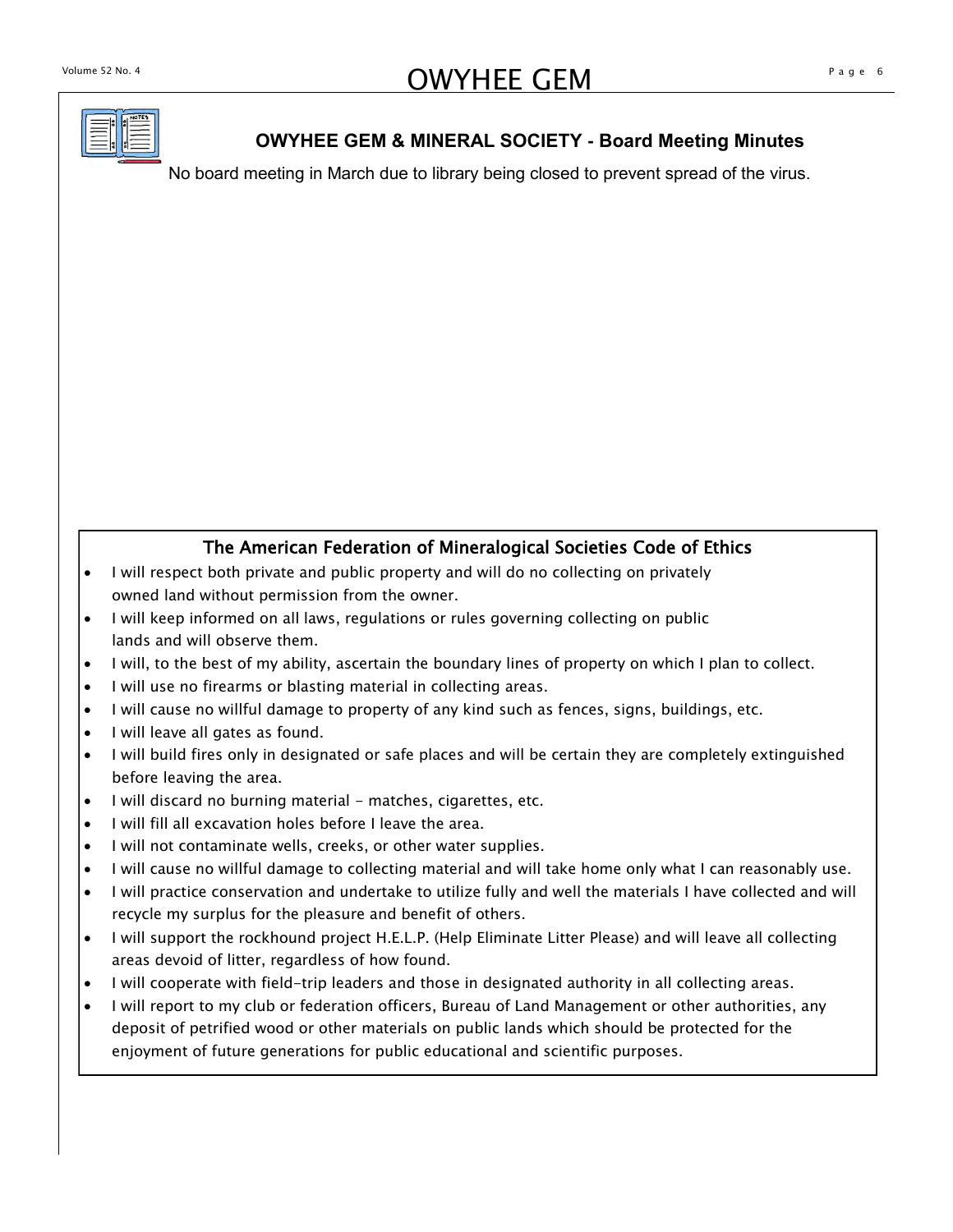# Volume 52 No. 4 **OWYHEE GEM**

#### **OWYHEE GEM & MINERAL SOCIETY - General Meeting Minutes March 31, 2020**

Over the month of March, I have gone to the PO Box several times. Six memberships were sent to Kim Bashford (Membership Chair) for processing; one dealer contract for our 2021 show was sent to Kathi Larson (Show Chair); the club insurance policy payment confirmation was referred to Debbie Lawrence (Treasurer); and two account statements for show advertising were given to Paul Deveau (Asst. Show Chair).

We also received advertising flyers from the Yakima Rock & Mineral Club. Their 59 $^{\text{th}}$  'Parade of Gems" is scheduled for April 24,25 & 26 2020 at the Central Washington State Fairgrounds, 1301 South Fair Ave., Yakima, Washington. I looked at their website today and their March General Meeting was cancelled, but there is no mention of cancellation of the show. However one related event calendar said most events in April had been cancelled… so if you are interested, check their website; <http://www.yakimarockclub.com/> hopefully, they will be updating their information soon.

Our "Rocks A Plenty in 2020" show was great. Thanks to everyone for helping with this wonderful event!

Most of all… we really miss seeing everyone during these difficult times and hope this finds you all staying healthy! Take care, we hope to see you soon!

Respectfully submitted… Christine Deveau, Secretary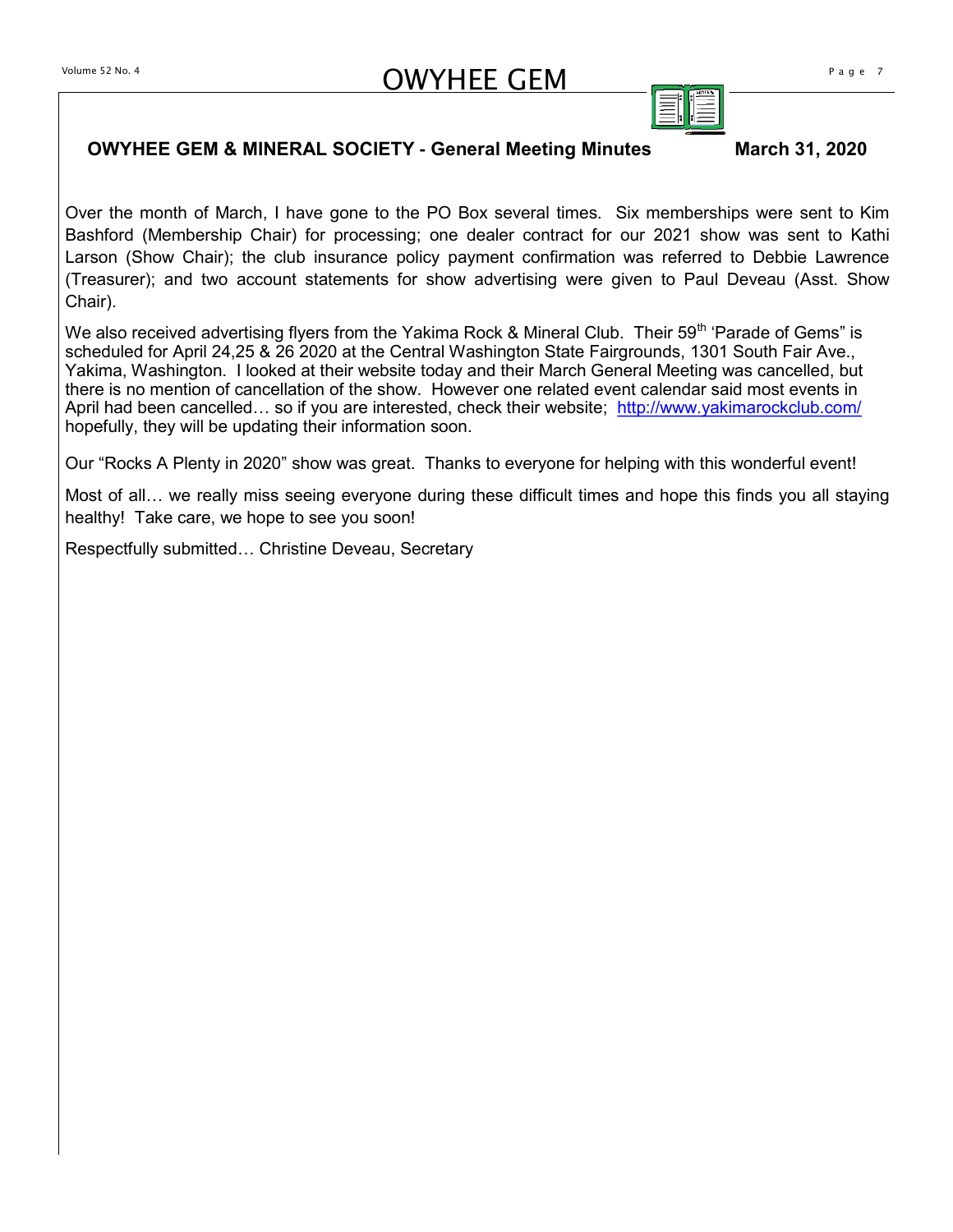# Volume 52 No. 4 **OWYHEE GEM**

#### **Nuggets for Rock Hounds**

Nephrite Jade an introduction to the Jade West Group

There are more than 50 nephrite occurrences in British Columbia (Simandl et al., 2000 Ogden mine article), all distributed along the Cordilleran belt that extends from Alaska to California at irregular intervals along the continent's margins (Leaming, 1995). This belt includes different regions of oceanic origin that contain the rocks necessary for green nephrite formation. These regions became part of the continent during subduction that occurred in the Mesozoic (Davis et al., 1978).

Until the 1960s, almost all of the nephrite produced in British Columbia came from secondary deposits. With the rapid expansion of amateur lapidary activity after World War II, production in British Columbia's jade fields picked up and they became the most important suppliers. About the same time, markets opened up in Germany and the Orient. Mining activity gradually depleted the secondary deposits, but increasing values led to further exploration. These efforts uncovered primary deposits adjacent to the Fraser River area in southern British Columbia, the Mount Ogden area in central British Columbia, and the Cassiar jade fields in the far north. Today, British Columbia is the main supplier for the China market.

Jade West Group, founded in 1981, is the biggest player in green nephrite mining and trading in British Columbia. Kirk Makepeace, the company's founder, is an avid promoter of the stone. He started with a summer job as a jade driller. This involved flying into remote areas and spending summers in tents, with supplies brought by small planes every two weeks. Carrying drills in a backpack, he hiked the countryside in search of jade boulders. He drilled cores from them to determine potential quality. About three out of 100 boulders he drilled were of marketable quality.

More than thirty years later, Jade West has become one of the world's leading producers and exporters of green nephrite jade. The company owns and operates three out of the four active nephrite mines in British Columbia, including the famous Polar Mine near Dease Lake, and the Kutcho and Ogden Mountain mines. The Polar Mine's high-quality production is known as Polar Jade in the trade.

Nephrite mining in British Columbia is very challenging. Winters are long and harshly cold, and deposits are remote, so mining can only happen during the short summer season, about 60 days a year. Almost all of the secondary deposits are exhausted, so current mining is almost all from primary deposits. Transporting the heavy equipment to the mining sites is backbreaking work.

Jade West uses diamond-coated circular and wire saws and modern high-pressure hydraulic splitters to remove the nephrite from the mountain and saw it into pieces of a manageable size. Nephrite's excellent toughness makes it extremely difficult to break out of the rock. While blasting had been used in the past, Jade West no longer uses explosives.

Nephrite deposits range from 12 inches to 12 feet wide. The wider deposits are very challenging to quarry. Nephrite boulders on the surface sometimes reach weights of 200 tons and are rarely under 100 pounds, but Jade West tries to limit the weight of its boulders to five tons, which is a reasonable size for them to mine, handle, and transport on trucks to the nearest town, about 100 miles away. The average weight is two tons, a size that satisfies most of the carving factories in China.

Sophisticated exploration techniques and an understanding of the area's geology are the keys to successful mining operations and lengthening of a mine's productive life. Jade West Group invests a lot of capital in its exploration projects. The company adopted core drilling in 1975, and it's still their most powerful and reliable exploration tool. They drill into the mountain with water-cooled diamond-tipped drills, then extract the cores and examine them to determine if the nephrite is of suitable quality to turn into a marketable finished product. Since the mining season is short, the miners must call on a great deal of experience when determining the areas from which they will take core samples.

Kirk Makepeace predicts a promising future for nephrite mining in British Columbia. His nephrite business involves his entire family. The most important factor, in his opinion, is the growing appreciation for nephrite and the growing desire to keep rough prices high enough to offset the increasing cost of mining. Although environmental regulations for mining gemstones are getting stricter, he does not see them as a challenge for his operation.

Do a search on Facebook, for more information on Jade West Mining. By likening their site, you will be able to follow their mining and marketing operations. Also, search for Jade West Matt as he offers this material for sale.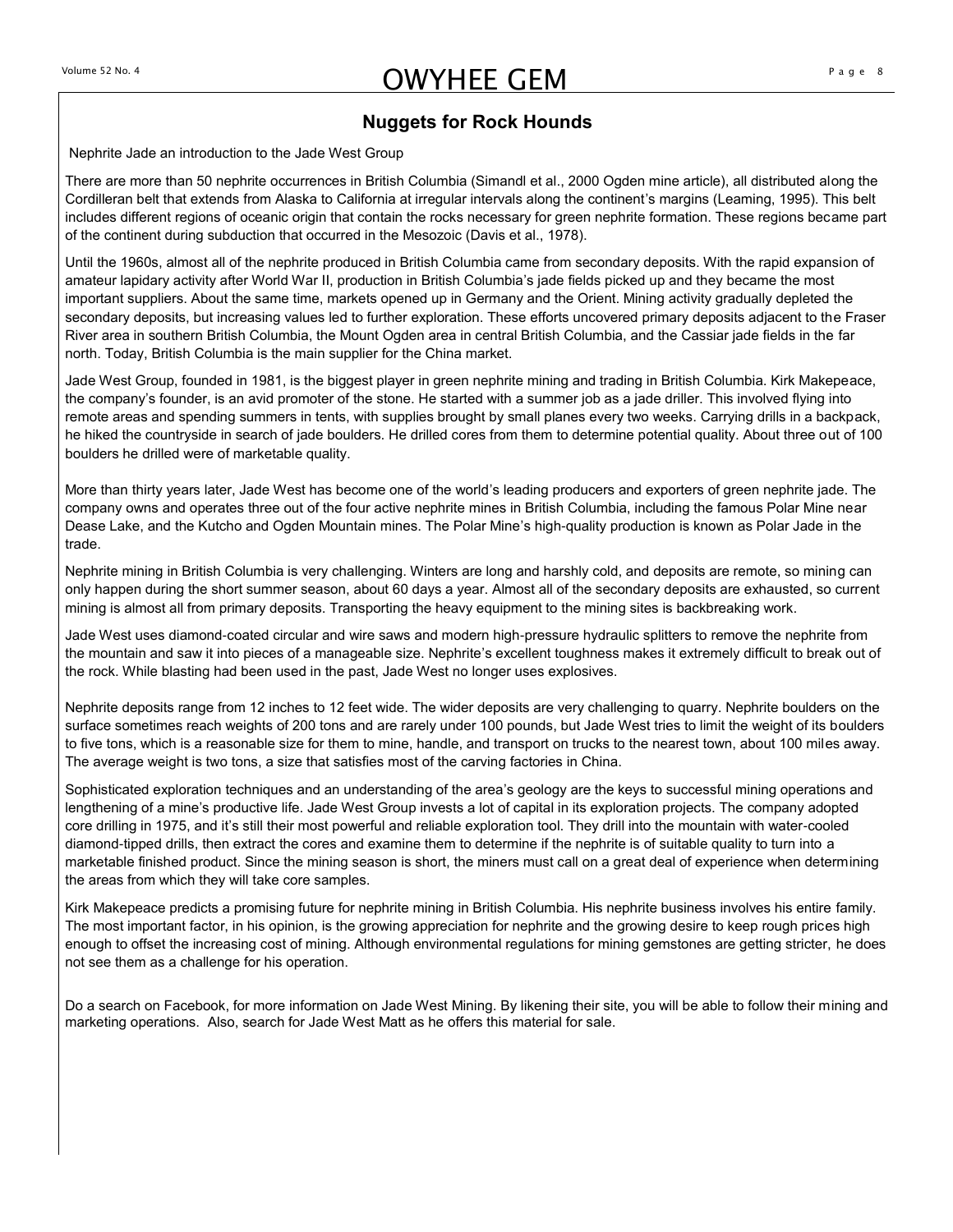# **We are accepting payment of 2020 dues**

Membership forms are available at every meeting. Invite your "rockhound" friends to our next one!

Any member needing a name badge, membership card, or patch, please call me so I can have them ready for you to pick up at the next meeting.

If you need a "replacement" of any of these, there will be a nominal charge of \$2 for the Name badge and \$3 for the Small patch. In addition, large patches are available to members for \$10.

Please remember to **wear your name badge to the meetings**, as it makes it so much easier to identify you.

Your yearly dues cover membership privileges from October 31st through the following October 31st .

You can either pay at a meeting or by mailing the form below to:

**P.O. Box 1053, Caldwell, ID 83605-1053 Kim Bashford, Membership Chairperson Phone: (208) 454-7287 Email: kmcewan1957@msn.com**

*PAY YOUR DUES NOW Please!*

|                           | <b>OWYHEE GEM &amp; MINERAL SOCIETY DUES</b> |  |                                                      |  |  | <b>Year: 2020</b>                              |  |  |
|---------------------------|----------------------------------------------|--|------------------------------------------------------|--|--|------------------------------------------------|--|--|
|                           |                                              |  | Family Couple Single Child<br>$$20$ $$18$ $$12$ $$3$ |  |  |                                                |  |  |
|                           |                                              |  |                                                      |  |  |                                                |  |  |
|                           |                                              |  |                                                      |  |  | Date Paid: _______________ Amount: ___________ |  |  |
|                           |                                              |  |                                                      |  |  |                                                |  |  |
|                           |                                              |  |                                                      |  |  |                                                |  |  |
|                           |                                              |  |                                                      |  |  |                                                |  |  |
|                           |                                              |  |                                                      |  |  |                                                |  |  |
|                           |                                              |  |                                                      |  |  | Month Day Month Day Month Day                  |  |  |
|                           |                                              |  |                                                      |  |  |                                                |  |  |
| RENEWAL _______ NEW______ |                                              |  | $CASH$ _______ CHECK # ____________                  |  |  |                                                |  |  |